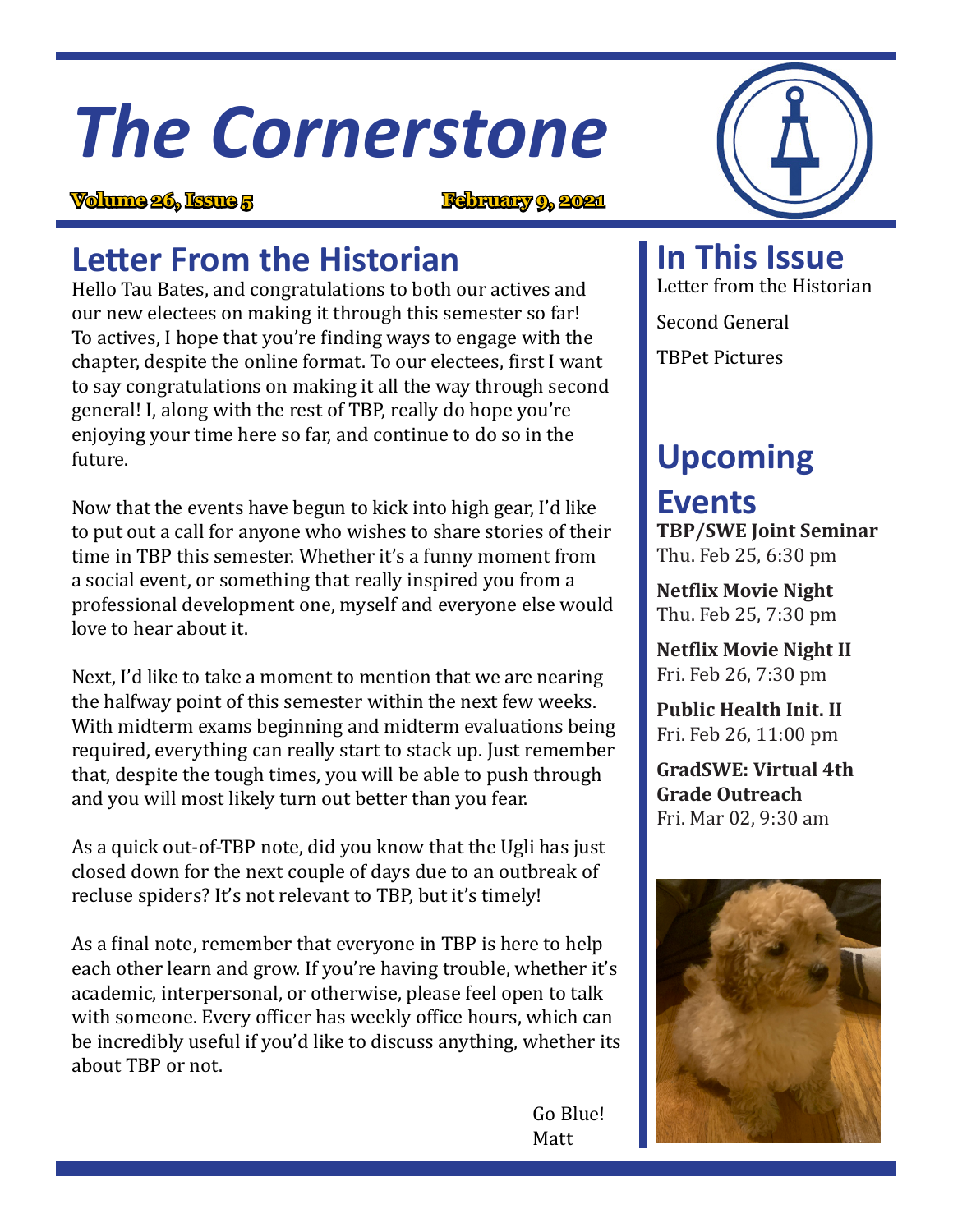# **Agenda**

#### **Announcement**

We took some time for the officers to tell us about their progress over the previous weeks.

#### **Slack Introduction**

We learned how to properly join and interact with the slack and the channels within.

#### **Electee Team Introductions**

Our electees found out who the members of their electee teams are and were given time to participate in an icebreaker.

#### **Electee Game**

The electees participated in a game of pictionary along with the rest of their electee teams.

# **Cornerstone Engagement**

#### **Meeting A Progress Update on Elections!**

- $(\mathbb{A})$ Attend all Four **General Meetings + Elections**
	- First General: Feb. 9
	- Second General: Feb. 23
	- Third General: Mar. 30
		- Elections: Apr. 6
	- Fourth General: Apr. 13
- Complete **9.5 Hours of Service**  $\circled{A}$ 
	- At Least 1 Hour of Tutoring
	- At Least 3.5 Hours of K-12 Outreach
- Complete **4 Hours of PD/Social Event**  $\bigcirc$ 
	- At Least 1 Social Event
	- At Least 1 Professional Development Event
- $\binom{4}{5}$ Attend Two **Electee Team Meetings**
- $(\AA)$ Attend Two **TBPals Meetings**
- $\circledA$ Complete the **Electee Questionnaire + Resume Upload**
- $\circled{4}$ Complete the In-Person **Character Interview**
- $(\AA)$ Complete the **Electee Exam**
- $\circled{4}$ Complete **6 Casual Peer Interviews**
- Pay the One-Time **\$100 Membership Fee**  $\circled{4}$
- $(\mathbb{A})$ Participate in the Apr. 17 **Initiation Ceremony**